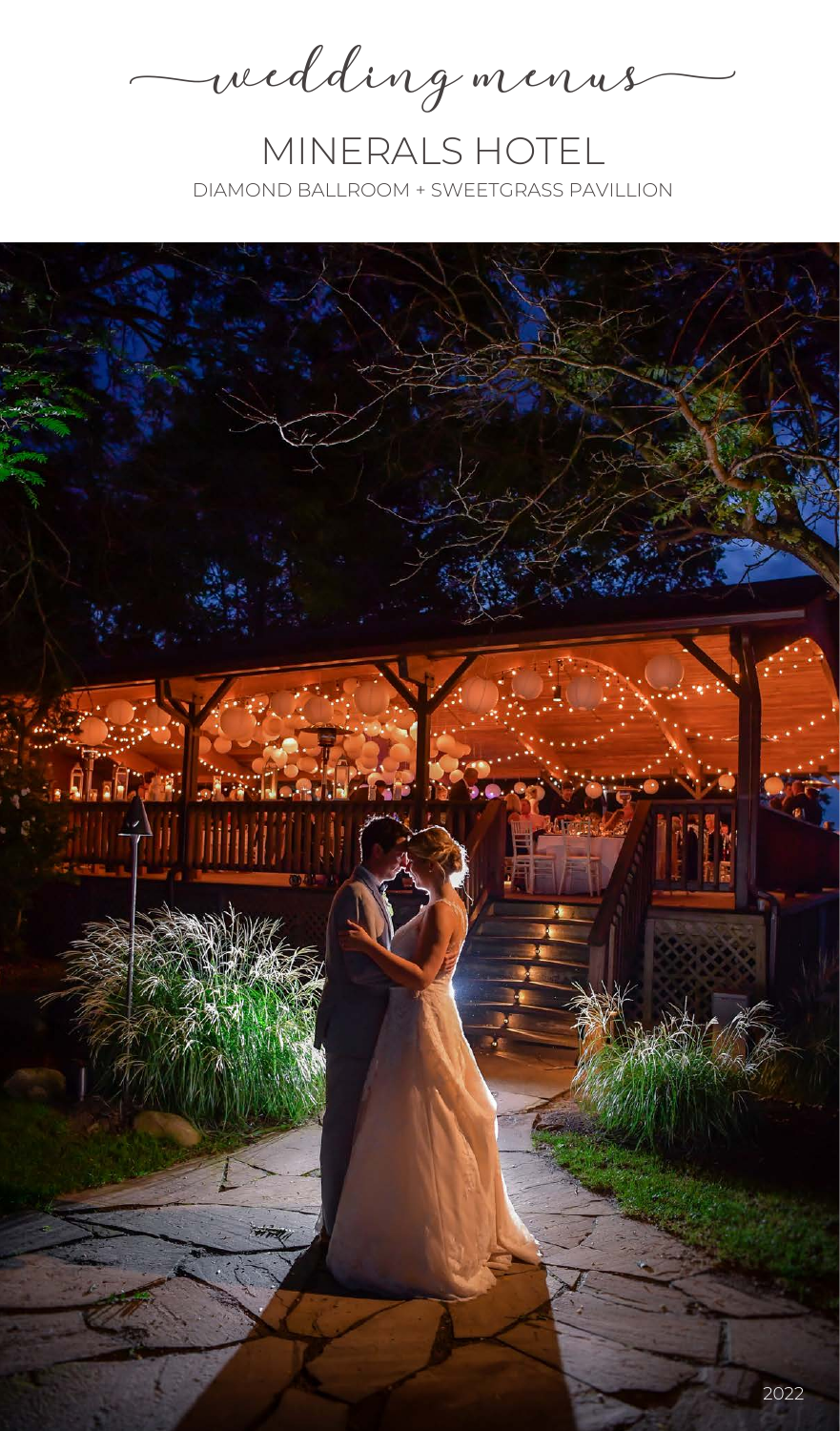plated dinner reception

## **GOLD PACKAGE**

House Chargers {Silver or Gold}

Cotton Colored Tablecloth, Napkin & Table Numbers

Welcome Champagne, Lemonade & Iced Tea Station

5-hour Luxury Open Bar, Cocktail Table Service & Champagne Toast

Champagne Toast

3 Cold Hors d'Oeuvres Displays, 10 Butlered Hors d'Oeuvres & 3 Hors d'Oeuvres Stations

Appetizer & Salad

Warm Baked Breads & Rolls

2 Table-Side Service Entrées OR a Combination Plate, plus 1 Chef's Choice Vegetarian Entrée

Chef's Choice Vegetable & Starch

Wedding Cake & Petit Four Presentation {On Each Table}

Fresh Brewed Coffee & Tea Service

# **PLATINUM PACKAGE**

House Chargers {Silver or Gold}

Cotton Colored Tablecloth & Napkin

Table Numbers

Welcome Champagne, Lemonade & Iced Tea Station

5-hour Luxury Open Bar, Cocktail Table Service, Wine Service during Dinner & Champagne Toast

4 Cold Hors d'Oeuvres Displays, 12 Butlered Hors d'Oeuvres & 3 Hors d'Oeuvres Stations

Seafood & Raw Bar

Appetizer & Salad

Warm Baked Breads & Rolls

3 Table-Side Service Entrées OR a Combination Plate, plus 1 Chef's Choice Vegetarian Entrée

Wedding Cake, Viennese Table & 1 Dessert Station of your Choice

Fresh Brewed Coffee & Tea Service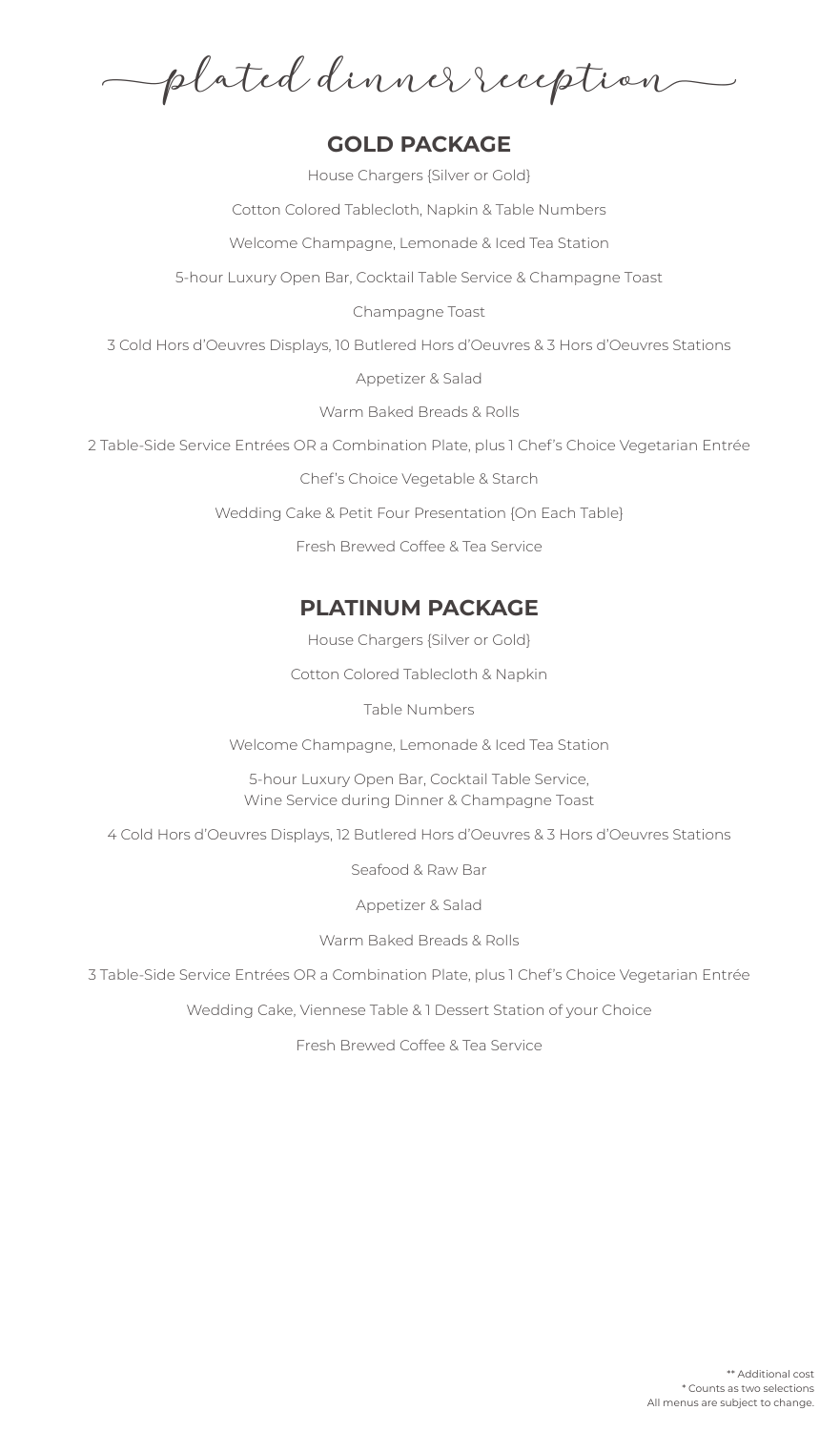buffet dinner reception

## **GOLD PACKAGE**

House Chargers {Silver or Gold} Cotton Colored Tablecloth, Napkin & Table Numbers

Welcome Champagne, Lemonade & Iced Tea Station

5-hour Luxury Open Bar, Cocktail Table Service & Champagne Toast

3 Cold Hors d'Oeuvres Displays, 10 Butlered Hors d'Oeuvres & 3 Hors d'Oeuvres Stations

2 Salad Selections, 4 Dinner Selections & 1 Carving Station Selection

Chef's Choice Vegetable & Starch

Warm Baked Breads & Rolls

Wedding Cake & Petit Four Presentation {On Each Table}

Fresh Brewed Coffee & Tea Service

# **PLATINUM PACKAGE**

House Chargers {Silver or Gold} Cotton Colored Tablecloth, Napkin & Table Numbers Welcome Champagne, Lemonade & Iced Tea Station

5-hour Luxury Open Bar, Cocktail Table Service, Wine Service during Dinner & Champagne Toast

4 Cold Hors d'Oeuvres Displays, 12 Butlered Hors d'Oeuvres & 3 Hors d'Oeuvres Stations

Seafood & Raw Bar 3 Salad Selections, 5 Dinner Selections & 1 Carving Station Selection Chef's Choice Vegetable & Starch Warm Baked Breads & Rolls Wedding Cake, Viennese Table & 1 Dessert Station of your Choice Fresh Brewed Coffee & Tea Service

station hors d'oeuvres reception

House Chargers {Silver or Gold} Cotton Colored Tablecloth, Napkin & Table Numbers Welcome Champagne, Lemonade & Iced Tea Station 5-hour Luxury Open Bar & Champagne Toast 4 Cold Hors d'Oeuvres Displays, 12 Butlered Hors d'Oeuvres & 4 Hors d'Oeuvres Stations Wedding Cake, Viennese Table & 1 Dessert Station of your Choice

Fresh Brewed Coffee & Tea Service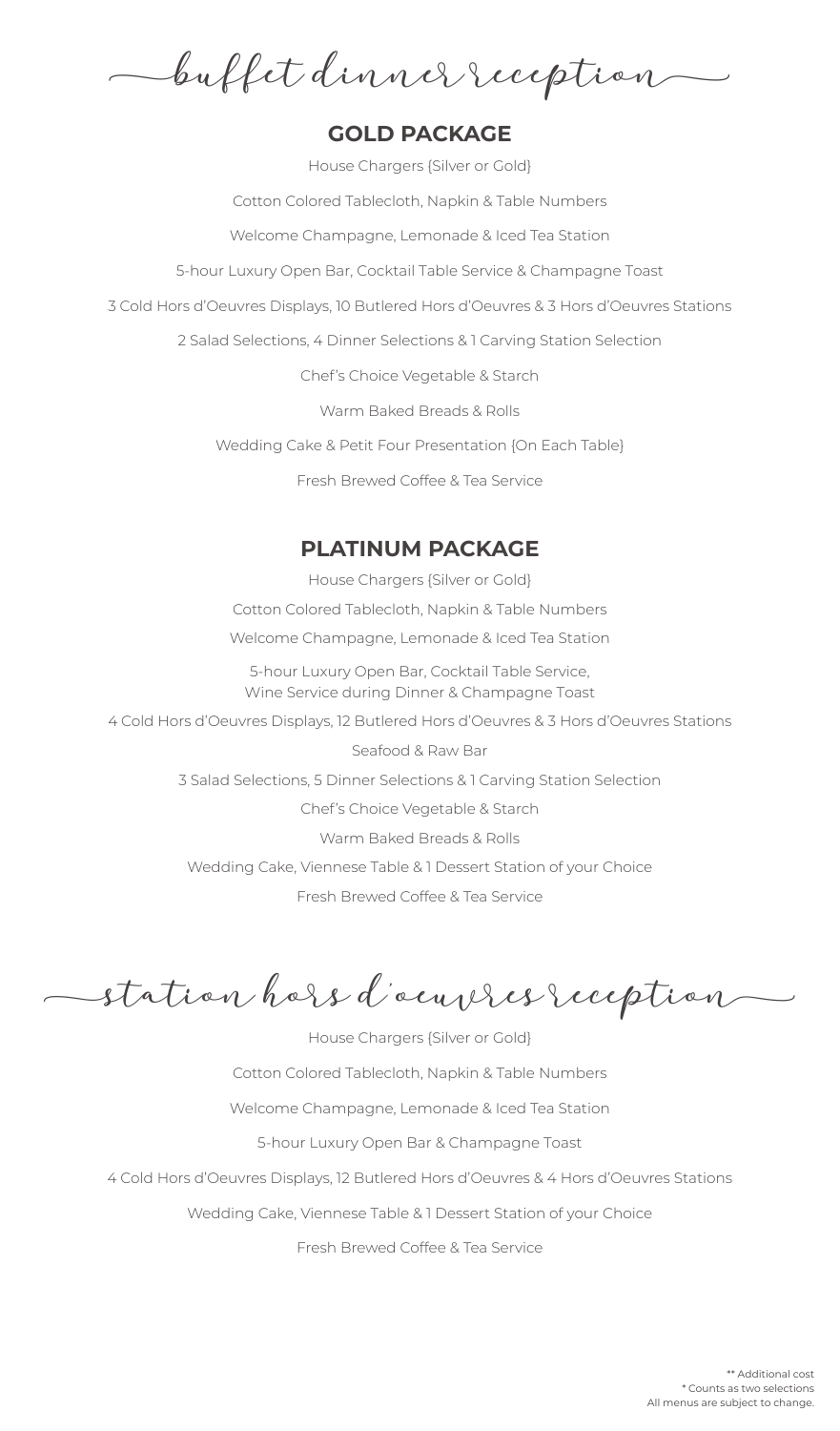cold hors d'oeuvres displays

SEASONAL RAW VEGETABLE CRUDITÉS Selection of Assorted House Made Dips Tricolor Peppers • Cauliflower • Broccoli • Squash • Zucchini • Tomatoes • Other Seasonal Favorites

#### GARDEN FRESH GRILL

Assorted House-Made Dips

Grilled & Marinated: Zucchini • Eggplant • Peppers • Other Seasonal Vegetables

#### EGGPLANT CAPONATA

Fresh Garlic, Onions & Eggplant sautéed in Extra Virgin Olive Oil, Plum Tomatoes, Peppers & Black Olives — Pita Crisps

#### ANTIPASTO ITALIANO\*

Plump Roasted Peppers · Fresh Mozzarella · Mediterranean Olives · Marinated Mushrooms · Artichoke Hearts Assortment of Smoked & Cured Meats • Garlic Toasted Baguette Rounds

#### INTERNATIONAL CHEESE

Imported & Domestic Cheese • Crackers • Breads • Flatbreads

## ASSORTED SMOKED SEAFOOD\*

Smoked Salmon • Bluefish • Trout • New Zealand Green Lip Mussels Egg Whites & Yolks • Red Onion & Fresh Parsley • Triangles of Russian Pumpernickel • Exotic Flatbreads

#### MOZZARELLA CAPRESE

Fresh Mozzarella, Vine Ripened Tomatoes & Basil — Aged Balsamic

#### FRESH SEASONAL FRUIT

Assorted Sliced & Skewered Fruit — Mint Yogurt Dipping Sauce

#### HOUSE MADE ASSORTED FLATBREADS

{SELECTION OF THREE}

Wild Mushroom Asiago • Broccoli Rabe, Sausage & Asiago • Caramelized Onions, Fig & Goat Cheese Margherita • Pesto Chicken, Parmesan & Mozzarella • Classic Italian Sausage

butlered hors d'oeuvres

elegantly displayed and butlered to your guests

## **COLD SELECTIONS**

CRYSTAL TOMATO & BASIL BRUSCHETTA

SMOKED SALMON ON BLACK BREAD

ASSORTED SUSHI Wasabi & Soy\*\*

SEARED TUNA ON TARO CHIPS\*

RED ENDIVE Smoked Trout

BEEF CARPACCIO ON TOAST POINTS

CRAB SALAD ON CUCUMBER ROUNDS

HUMMUS ON PITA CHIPS

TUNA TARTARE IN A CONE\*

PROSCIUTTO & ASPARAGUS ROLL-UP

PORTOBELLO & BRIE CROSTINI

MAINE LOBSTER TAIL Lemon Crème Fraîche\*

PROSCIUTTO & ASPARAGUS ROLL-UP

HERBED GOAT CHEESE CROSTINI

WALDORF CHICKEN SALAD ON CELERY

SMOKED SALMON + DILL MOUSSE TART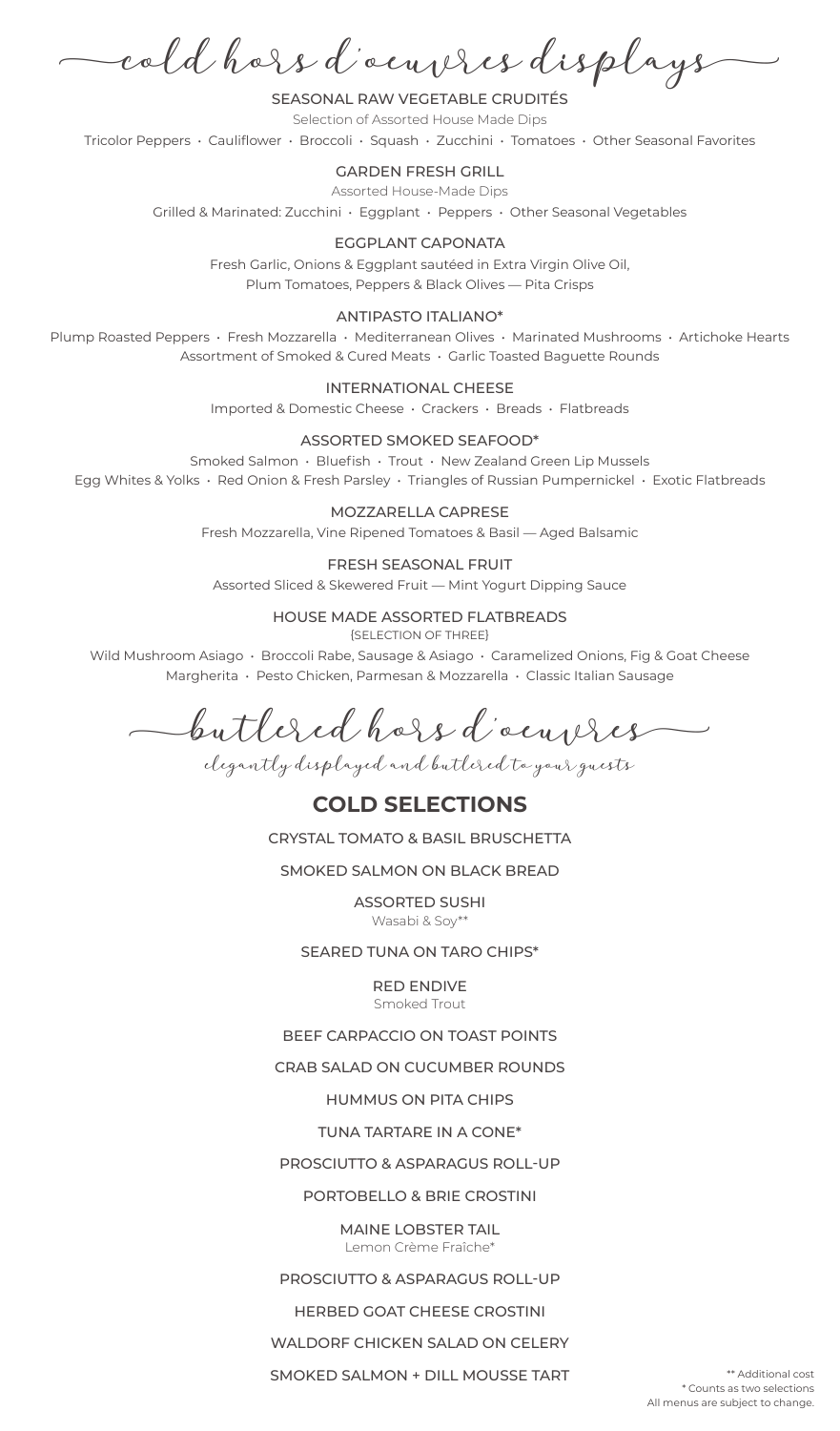butlered hors d'oeuvres

elegantly displayed and butlered to your guests

## **HOT SELECTIONS**

ARTICHOKE HEARTS Boursin Cheese

ARTICHOKE & SPINACH TARTLET

CHEDDAR CHEESE PUFF

MINI DEEP DISH PIZZA

SPANAKOPITA

BRIE & RASPBERRY IN PHYLLO

SPINACH & CHEESE STUFFED MUSHROOM CAP

WILD MUSHROOM & ROQUEFORT IN PHYLLO

BRIE & HONEY MUSTARD IN PHYLLO

ASIAN VEGETABLE TEMPURA

VEGETABLE DUMPLINGS

MINI QUICHE LORRAINE

MINI QUICHE FLORENTINE

HERB MARINATED MUSSELS

SPICY SHRIMP SPRING ROLL

COCONUT SHRIMP Sweet & Sour Sauce

SHRIMP TEMPURA Ponzu Sauce\*

MARYLAND CRAB CAKE Remoulade Sauce

BACON WRAPPED SCALLOPS\*\* Maple Sauce

#### LOBSTER SCAMPI PUFF\*

#### MINI CHICKEN CORDON BLEU

SESAME CHICKEN

CHICKEN SATE Peanut Sauce

## BEEF TERIYAKI SATE

MINI BEEF WELLINGTON\*

FRIED PORK POT STICKERS

## CHORIZO & CHEESE EMPANADA

## ANDOUILLE SAUSAGE EN CROUTE

COCKTAIL FRANKS EN CROUTE

BABY LAMB CHOPS\*\* Mint Jelly

BEEF & MUSHROOM VOL AU VENT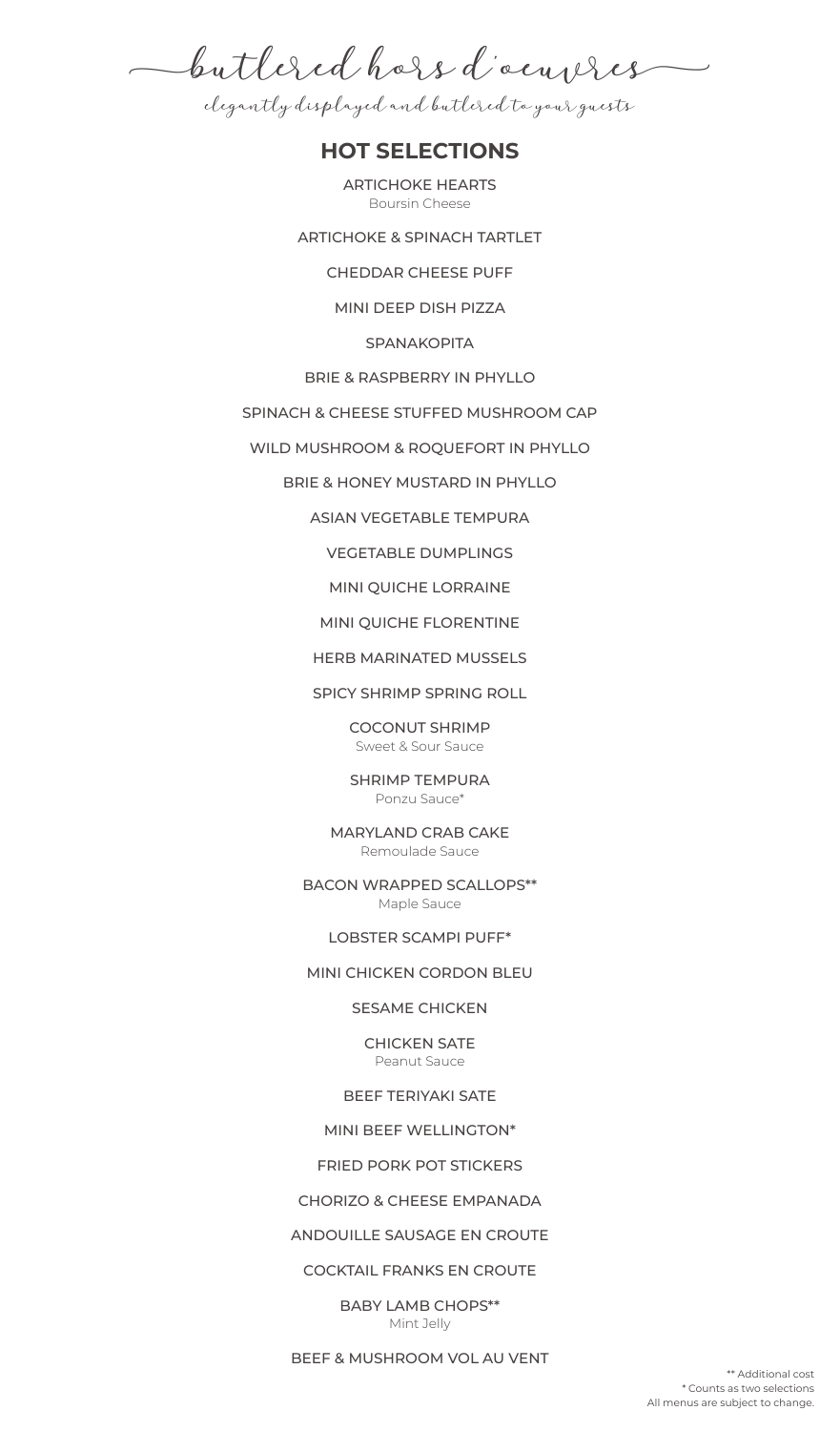stations

## **MAC & CHEESE**

{SELECTION OF FIVE} Elbow Pasta — Cheddar & White Cheddar Sauce TOPPINGS: Buffalo Sauce • Broccoli • Tomatoes • Mushrooms • Bacon Bits Truffle Oil • Parmesan Cheese Breading • Frizzled Onions

#### **SLIDERS**

{SELECTION OF TWO} Served with Sliced Cheese, Lettuce, Tomato, Onion, Ketchup, Mustard & Pickles Beef Sliders • Veggie Sliders • Pulled Pork • Bison

#### **PASTA**

{SELECTION OF THREE, COOKED TO ORDER} Served with Fresh Grated Parmigiano-Reggiano Cheese & Hearty Breads Penne à la Vodka • Tricolor Cheese Tortellini — Plum Tomato & Basil Sauce Chicken & Farfalle Alfredo • Rigatoni Bolognese • Four-Cheese Ravioli — Creamy Pesto Sauce Lobster Ravioli — White Wine & Garlic Sauce\*\*

## **CARVING BOARD**

{SELECTION OF TWO} Served with Appropriate Garnishes Roast Prime Rib of Beef au Jus • Honey Glazed Smoke House Ham Rosemary Roasted Boneless Pork Loin • Herb-Roasted Breast of Turkey Colorado High Country Leg of Lamb\*\* • Grilled Tenderloin of Beef

## **WOK**

{SELECTION OF THREE} Served with Soy, Duck, Hoisin & Hot Mustard Sauces, Fortune Cookies & Chopsticks Chicken & Cashews • Beef & Broccoli • Stir-Fry Vegetables • Chicken & String Beans Szechuan Beef • Beef, Chicken, Pork or Vegetable Fried Rice Beef, Chicken, Pork or Vegetable Lo Mein · Shrimp — Lobster Sauce\* Sesame Tuna Stir-Fry\* • Shrimp Stir-Fry\*

## **MASHED POTATO BAR**

{SELECTION OF FIVE}

Yukon Gold Mashed Potatoes Mixed to Order with:

Wild Mushrooms & White Truffle Oil • Sautéed Shallots & Garlic • Scallions • Frizzled or Caramelized Onions Cheddar Cheese • Sour Cream & Chives • Crumbled Bacon • Horseradish Cream

## **SEAFOOD & RAW BAR\***

{SELECTION OF THREE}

Served with Lemon Wedges, House Made Cocktail, Mignonette Sauce & Garnishes East & West Coast Oysters • Jumbo Shrimp Cocktail • Alaskan King Crab Legs\*\* Little Neck Clams on the Half Shell · Jonah Crab Claws\*\* · Whole Poached Salmon · Scottish Smoked Salmon Smoked Trout & Bluefish • Scungilli Salad • Smoked Oysters & Mussels • Caviar Displays\*\*

## **A TASTE OF ITALY**

{SELECTION OF THREE}

Crispy Calamari — Crystal Tomato Marinara • Eggplant Rollatini • Sausage & Peppers • Lasagna Chicken Cacciatore • Prosciutto & Mozzarella Spiedini • Veal Piccata\* • Risotto Milanese

## **THAI CUISINE\***

{SELECTION OF THREE} Beef & Chicken Satay — Spicy Peanut Sauce & Cucumber Salad Duck Spring Roll — Sweet Chili Dipping Sauce Red Thai Curry Chicken & Jasmine Rice · Papaya Salad · Pineapple Fried Rice · Garlic Shrimp\*

## **TEX-MEX BAR**

{SELECTION OF THREE} House-Made Guacamole • Fresh Tortilla Chips • Chicken Taquitos • Spice Beef Quesadillas Grilled Fish Tacos • Cheese Enchiladas • Chile Rellenos

## **VIVA LA FRANCE**

{SELECTION OF THREE}

Coq au Vin • Tomato & Black Olive Tartlets • Assorted Pâtes & Terrines • Beef Bourguignon Croque Monsieur & Madame • Salmon Provencal • Mussels Mariniere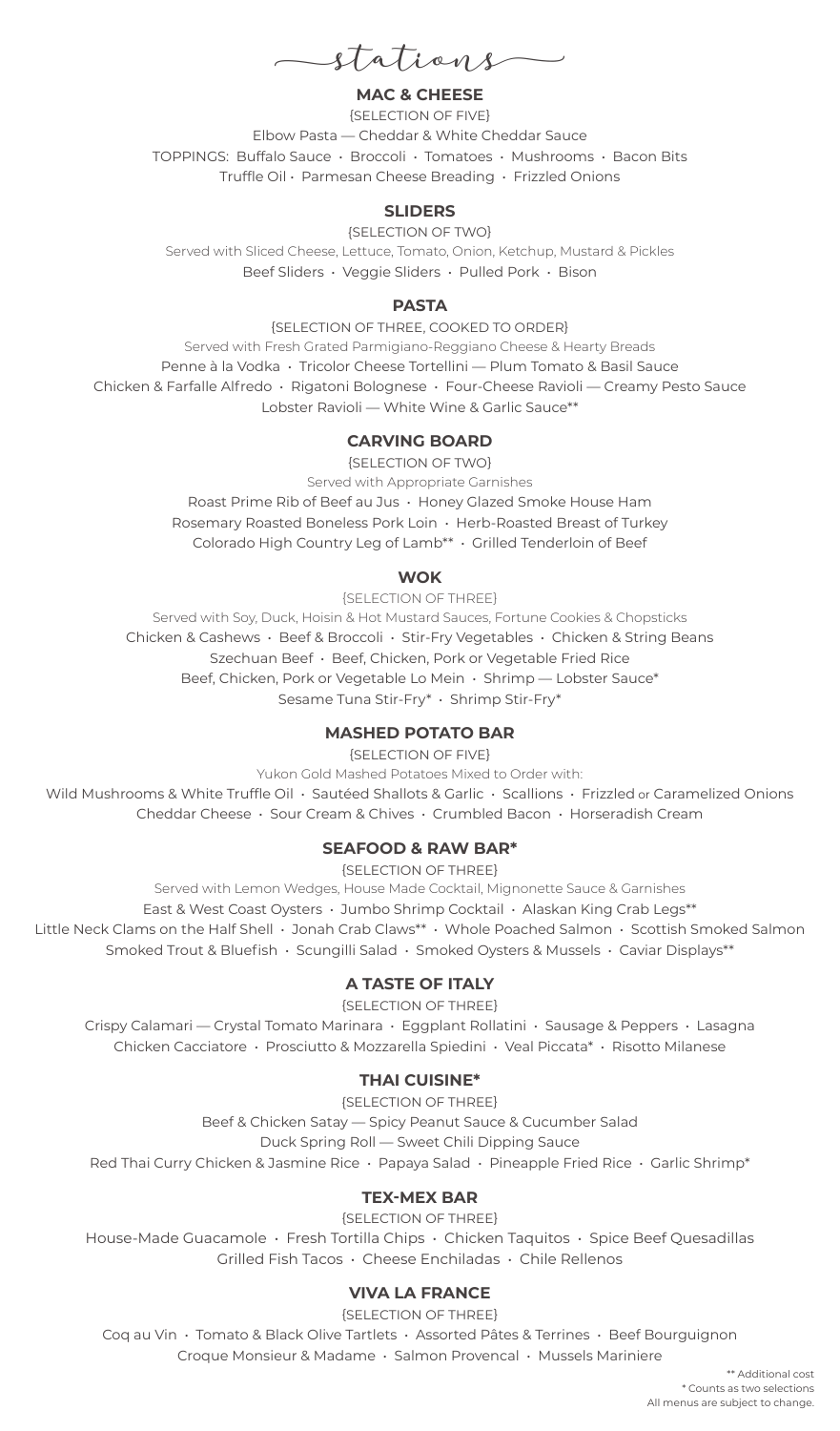appetizers

MARYLAND CRAB CAKES Fennel & Apple Slaw

#### PENNE PASTA PRIMAVERA

QUATTRO FORMAGGI RAVIOLI Roasted Garlic Tomato Sauce

FONTINA & PEAR PASTA BUNDLES Prosciutto, Sage Brown Butter

> JUMBO SHRIMP COCKTAIL Fresh Horseradish\*\*

> > SPINACH RISOTTO Parmesan Crisp

## TOMATO & FRESH MOZZARELLA SALAD

YELLOW TOMATO GAZPACHO {SEASONAL} Avocado Mousse

ROASTED BUTTERNUT SQUASH BISQUE {SEASONAL}

#### TRUFFLE POTATO & LEEK SOUP

CLASSIC FRENCH ONION SOUP

salads

MESCLUN GREENS Balsamic Vinaigrette & Dressings

BABY ARUGULA Toasted Almonds, Goat Cheese & Lemon Herb Vinaigrette

#### TRADITIONAL CAESAR SALAD

CHOPPED SALAD Creamy Garlic & Herb Dressing

HEART OF ICEBERG Crumbled Bleu Cheese Dressing

BABY SPINACH Sliced Red Onion, Hard Boiled Egg & Warm Bacon Vinaigrette

ENDIVE, RADICCHIO & ARUGULA Red Wine Vinaigrette

BABY MIXED GREENS Candied Walnuts, Bosc Pears & Gorgonzola

entrees

ROASTED NY STRIP STEAK AU POIVRE Wild Mushroom Ragout

HERB CRUSTED PRIME RIB OF BEEF Horseradish Sauce

> GRILLED FILET MIGNON Zinfandel Reduction

ROSEMARY CRUSTED RACK OF LAMB\*\* Roasted Garlic Demi-Glace

> GRILLED LAMB LOIN Juniper Berry Sauce

ROAST PORK TENDERLOIN Coarse Mustard Cream Sauce

GRILLED PORK CHOPS Apple Sherry Glaze

ROAST LOIN OF PORK Apple Cider Reduction

#### FRESH HERB & MUSTARD ENCRUSTED SALMON

HERB CRUSTED ATLANTIC SALMON Saffron Beurre Blanc

> OVEN ROASTED TILAPIA Pineapple & Mango Salsa

#### SEARED TUNA STEAK AU POIVRE\*\*

ROULADE OF SOLE Baby Spinach

ROULADE OF SOLE\*\* Crabmeat

SEARED CHILEAN SEA BASS\*\* Sherry Teardrop Tomato Vinaigrette

> STRIPED SEA BASS Fennel & Orange Sauce

GARLIC MARINATED SHRIMP SCAMPI Linguine

GRILLED OR STEAMED LOBSTER TAIL\*\*

WHOLE MAINE LOBSTER\*\* Drawn Butter

#### CHICKEN MARSALA

STUFFED CHICKEN BREAST — SPINACH & RICOTTA Red Pepper Coulis

ROULADE OF CHICKEN — PROSCIUTTO & FRESH MOZZARELLA Sage Hollandaise

HERBS DE PROVENCE ROASTED CHICKEN Natural Jus

> GRILLED CHICKEN PAILLARD Lemon Caper Sauce\*

> CHICKEN BREAST MILANESE Balsamic Reduction

STUFFED CORNISH GAME HEN Wild Rice, Cranberries

SLICED DUCK BREAST Grand Marnier & Cranberry Glaze

WILD MUSHROOM RAVIOLI Truffle Cream Sauce

PENNE RIGATE Lemon Pepper Grilled Chicken, Sun-Dried Tomatoes, Roasted Garlic & Baby Spinach

> SMOKED SALMON & FARFALLE English Peas, Lemon Zest

## THREE CHEESE TORTELLINI

Roasted Plum Tomato Sauce

\*\* Additional cost \* Counts as two selections All menus are subject to change.